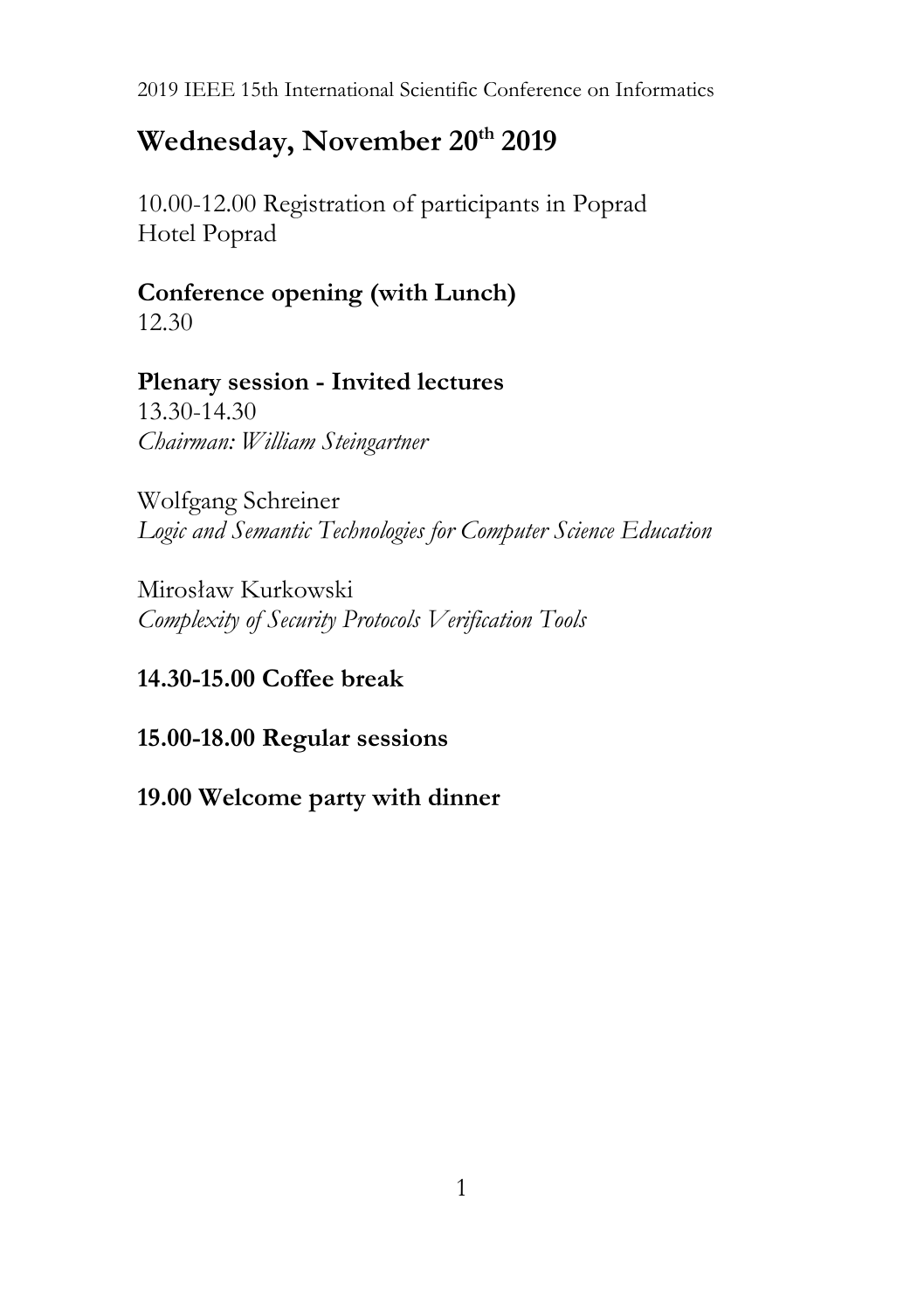### **Session A: Applied Informatics**

15.00-18.00 *Chairwoman: Jarmila Škrinárová*

15.00-15.20 Dušan Marček *Comparison of Predictive Statistical Learning Accuracy with Computational Intelligence Methods*

15.20-15.40 Marie Nedvědová, Alena Pozdílková, Jaroslav Marek, Michael Bažant *A Simulation Study of Depot with Multiple Temperature Modes: Maximum* 

*Flow Estimation*

15.40-16.00 Martin Švejda, Tomáš Myslivec, Martin Goubej *Coordinated jogging algorithm for general serial robot architectures*

16.00-16.20 Tomaž Dobravec *Java Virtual Machine Educational Tools*

16.20-16.40 Coffee break

16.40-17.00 Michal Povinský, Miroslav Melicherčík, Vladimír Siládi *A Chatbot based on Deep Neural Network and Public Cloud Services with TJBot Interface*

17.00-17.20 Alžbeta Michalíková, Branislav Pažický *Classification of Tire Tread Images by Using Neural Networks*

17.20-17.40 Jozef Sitarčík, Mária Lucká *epiBAT: Multi-objective bat algorithm for detection of epistatic interactions \**

17.40-18.00 William Steingartner, Martin Haratim, Jiří Dostál *Software visualization of natural semantics of imperative languages - a teaching tool*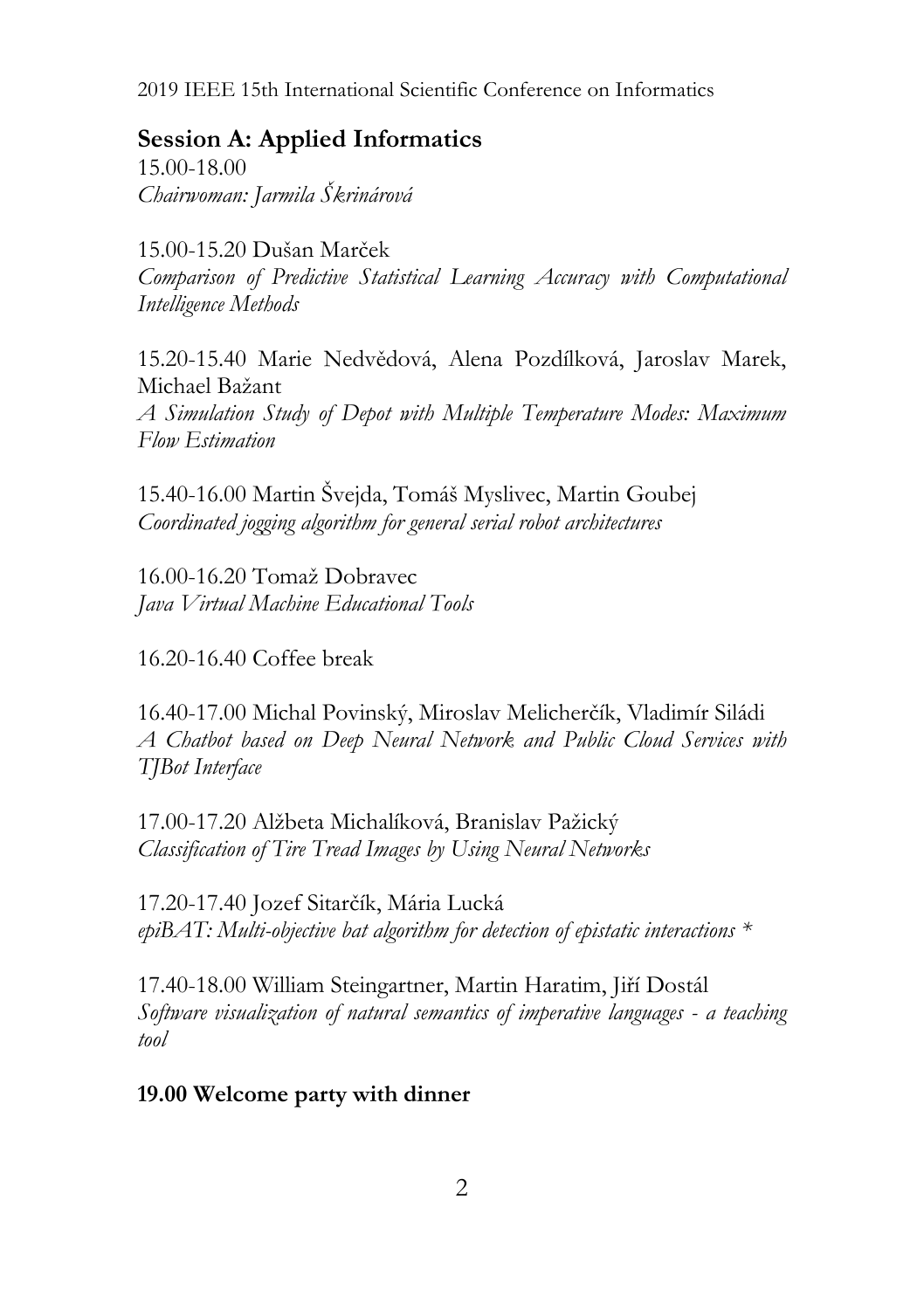## **Session B: Data & Knowledge Bases**

15.00-18.00 *Chairman: Zoltán Porkoláb*

15.00-15.20 Andrzej Grzybowski and Piotr Puchała *A Class of Multidimensional Oscillating Sequences and Related Young Functionals*

15.20-15.40 Andrzej Grzybowski and Tomasz Starczewski *Comparative study of inconsistency indices based on a notion of a triad inconsistency*

15.40-16.00 Peter Krammer, Marcel Kvassay, Ondrej Habala and Ladislav Hluchý *Short-Term Rainfall Estimation by Machine Learning Methods*

16.00-16.20 Małgorzata Łazarska and Olga Siedlecka-Lamch *Comparative study of relational and graph databases*

16.20-16.40 Coffee break

16.40-17.00 Jasmin Cosic, Christian Schlehuber and Drazen Morog *New Chellenges in Forensic Analysis in Railway Domain*

17.00-17.20 Marek Menšik, Marie Duzi, Adam Albert, Vojtěch Patschka and Miroslav Pajr *Seeking Relevant Information Sources*

17.20-17.40 Dražen Bajer, Bruno Zorić, Mario Dudjak and Goran Martinović *Evaluation and analysis of bio-inspired optimisation algorithms for feature selection*

17.40-18.00 Jakub Vasta, Václav Skala, Michal Šmolik and Martin Červenka *Modified Radial Basis Functions Approximation Respecting Data Local Features*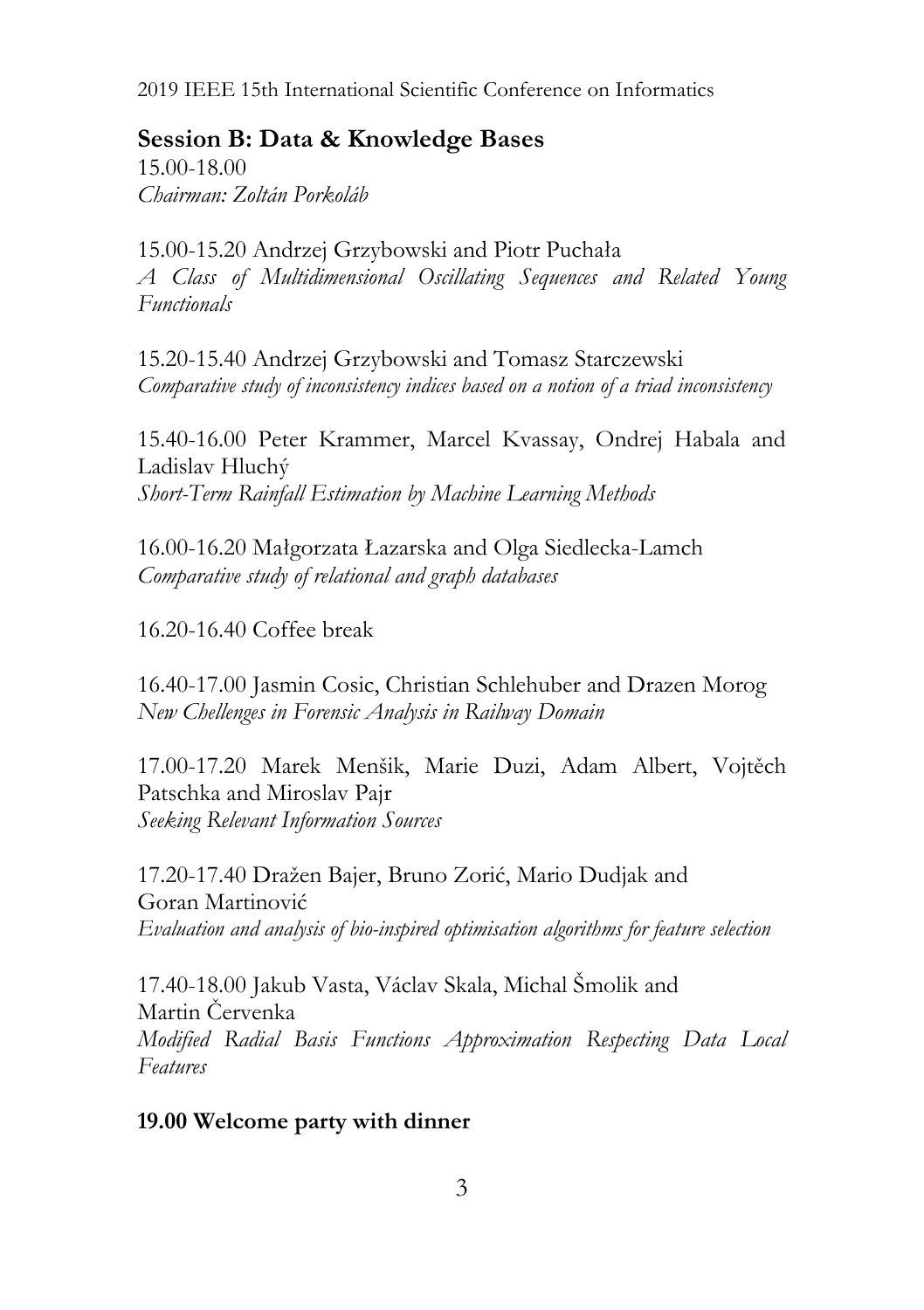## **Session C: Intelligent Information Systems**

15.00-18.00 *Chairman: Wolfgang Schreiner*

15.00-15.20 Michal Ďuračík, Emil Kršák, Matej Meško and Ján Ružbarský *Software architecture of Automatic Train Operation*

15.20-15.40 Štefan Toth, Emanuel Zaymus, Michal Ďuračík, Matej Meško and Patrik Hrkút *Automatic restoration of diacritics based on word n-grams for Slovak texts*

15.40-16.00 Matej Madeja and Jaroslav Porubän *Accuracy of Unit Under Test Identification Using Latent Semantic Analysis and Latent Dirichlet Allocation*

16.00-16.20 Peter Berta and Valentino Vranić *Synergy of Organizational Patterns and Aspect-Oriented Programming*

16.20-16.40 Coffee break

16.40-17.00 Marko Vještica, Vladimir Dimitrieski, Milan Pisarić, Slavica Kordić, Sonja Ristić and Ivan Luković *Towards a formal description and automatic execution of production processes*

17.00-17.20 Tibor Brunner and Zoltan Porkoláb *The Role of the Version Control Information in Code Comprehension*

17.20-17.40 Dániel Lukács, Gergely Pongrácz and Máté Tejfel *Performance guarantees for P4 through cost analysis*

17.40-18.00 Bence Bogdándy and Zsolt Tóth *Analysis of Training Parameters of Feed Forward Neural Networks for WiFi RSSI Modeling*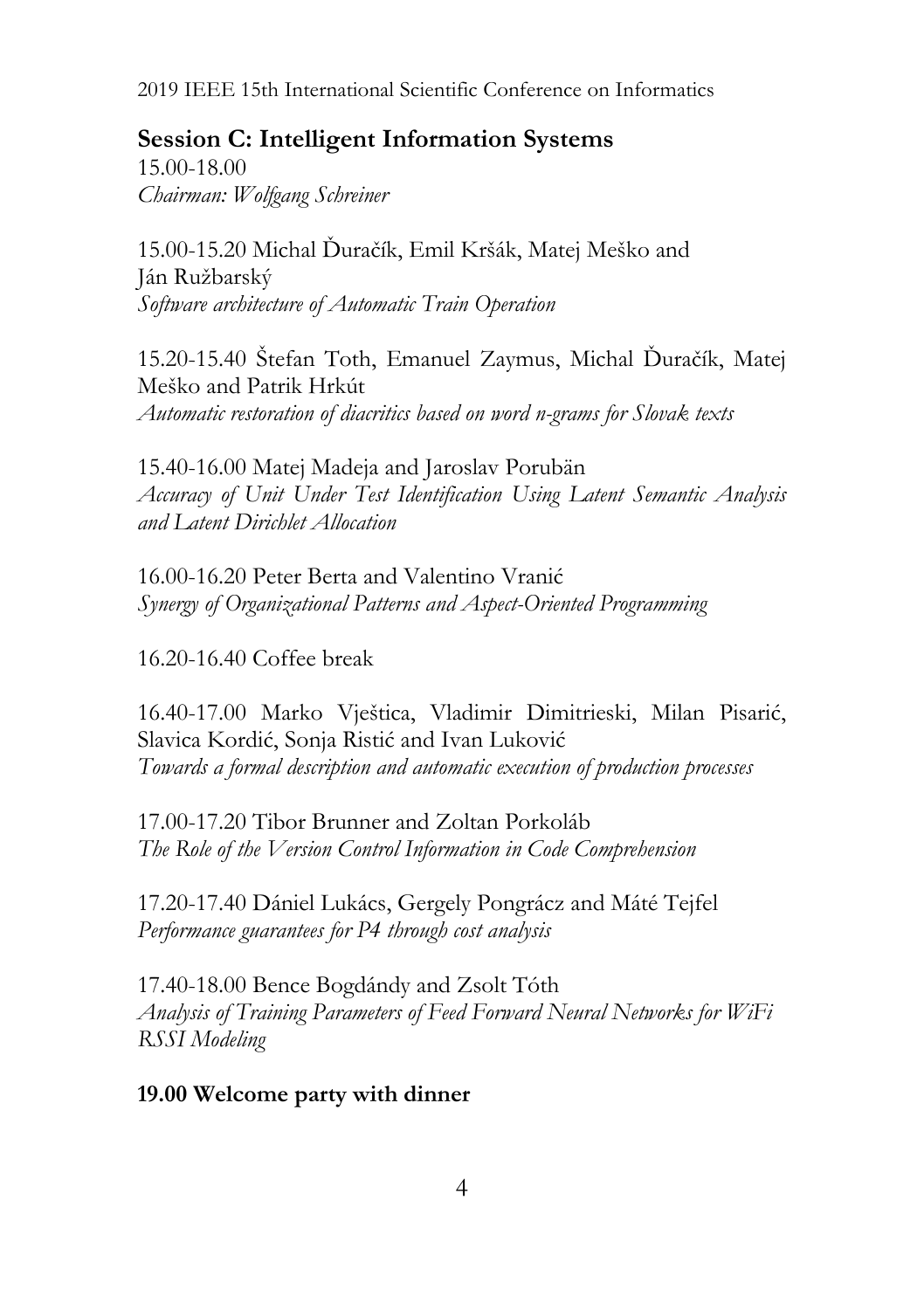### **Session D: Artificial Intelligence**

15.00-18.00 *Chairman: Andrzej Grzybowski*

15.00-15.20 Arnold Szederjesi-Dragomir, Radu Gaceanu, Horia Pop and Costel Sarbu *A Comparison Study of Similarity Measures in Rough Sets Clustering*

15.20-15.40 Ondrej Kainz, Eduard Karpiel, Rastislav Petija, Miroslav Michalko and Frantisek Jakab *Detection of non-standard situations in smart water metering*

15.40-16.00 Marek Žák, Jaroslav Rozman and František V. Zbořil *Design of Omni-directional Hexapod Robot with Horizontal Coxa Joint*

16.00-16.20 János Hollósi and Áron Ballagi *Training neural networks with computer generated images*

16.20-16.40 Coffee break

16.40-17.00 Michal Vagač, Michal Povinský and Miroslav Melicherčík *Obtaining tire tread model from its real world photo*

17.00-17.20 Jana Dudová, Emil Kršák and Tomáš Kello *Pre-diagnostic of diabetes with the use of statistical machine learning*

17.20-17.40 Iman Aamara, Radwa Fathalla and Mohamed Kholief *A Deep Meta-learning framework for Heart Disease Prediction*

17.40-18.00 Michal Chovanec, Hynek Bachraty, Katarína Jasenčáková and Katarína Bachratá *Influence of CNN Input Modification for Red Blood Cells Trajectory Prediction in Blood Flow*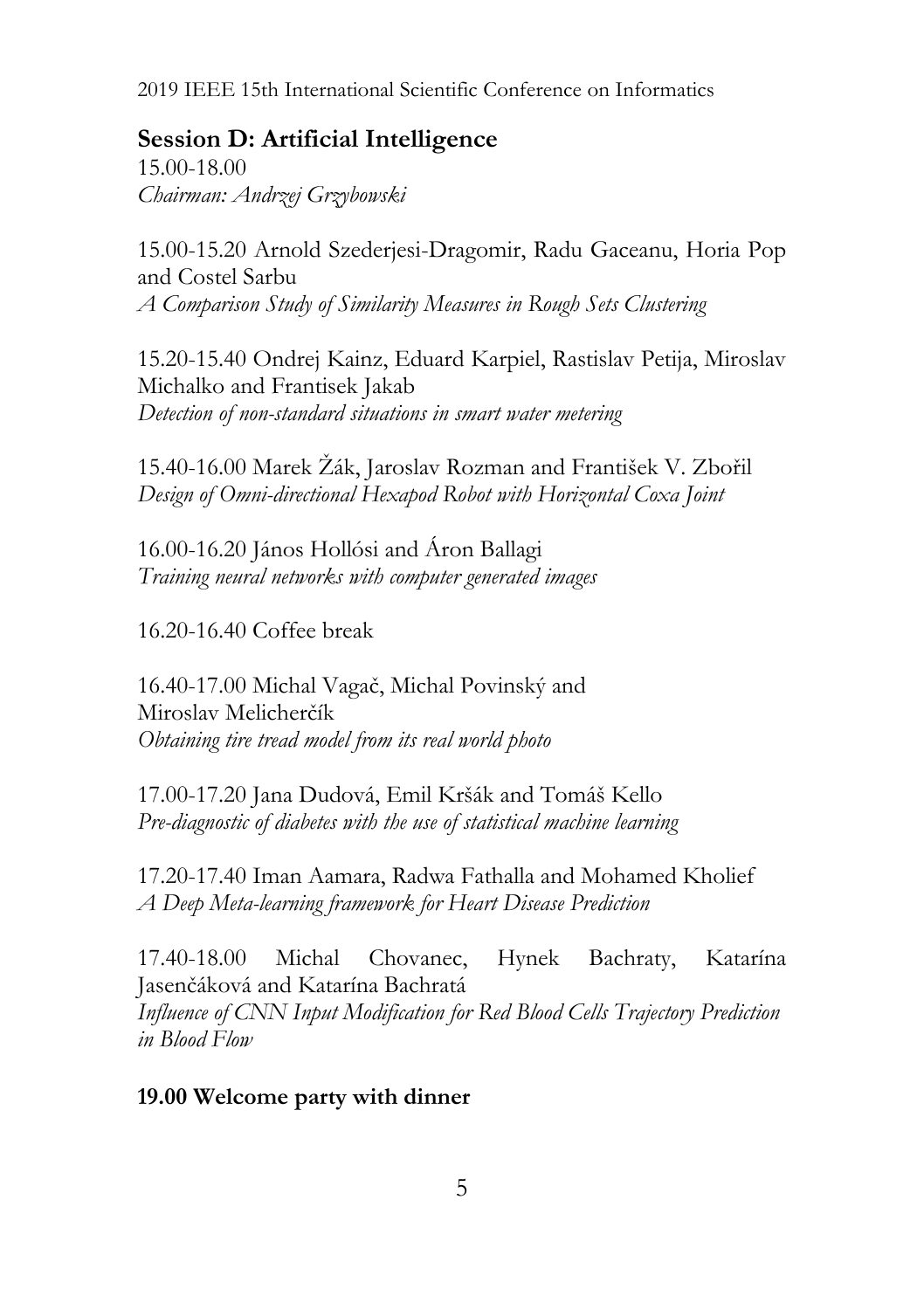# **Thursday, November 21st 2019**

### **Session A: Applied Informatics**

09.00-12.00 *Chairman: Valentino Vranić*

09.00-09.20 Adam Dudáš, Eduard Vesel and Jarmila Škrinárová *Optimization design for parallel coloring of a set of graphs in the High-Performance Computing*

09.20-09.40 Branislav Sobota, Filip Majcher, Martin Sivý and Marián Hudák *Chaos simulation and audio output*

09.40-10.00 Elżbieta Gawrońska *Modeling and computer simulations with the use of a specific organization of calculations*

10.00-10.20 Petr Veigend, Gabriela Nečasová and Václav Šátek *High Order Numerical Integration Method and its Applications -- The First 36 Years of MTSM*

10.20-10.40 Coffee break

10.40-11.00 Paweł Kossecki *Valuation in the Sector of New Technologies – Taxonomic Measures and Comparison of Markets*

11.00-11.20 Ladislav Huraj and Marek Šimon *Realtime attack environment for DDoS experimentation*

11.20-11.40 Patrik Voštinár, Dana Horváthová, Martin Mitter and Martin Bako *Possibilities of human interaction in the virtual environment*

11.40-12.00 Katarína Teplická *Significance of implementation of Management Information Systems in the IPO chain for SMEs*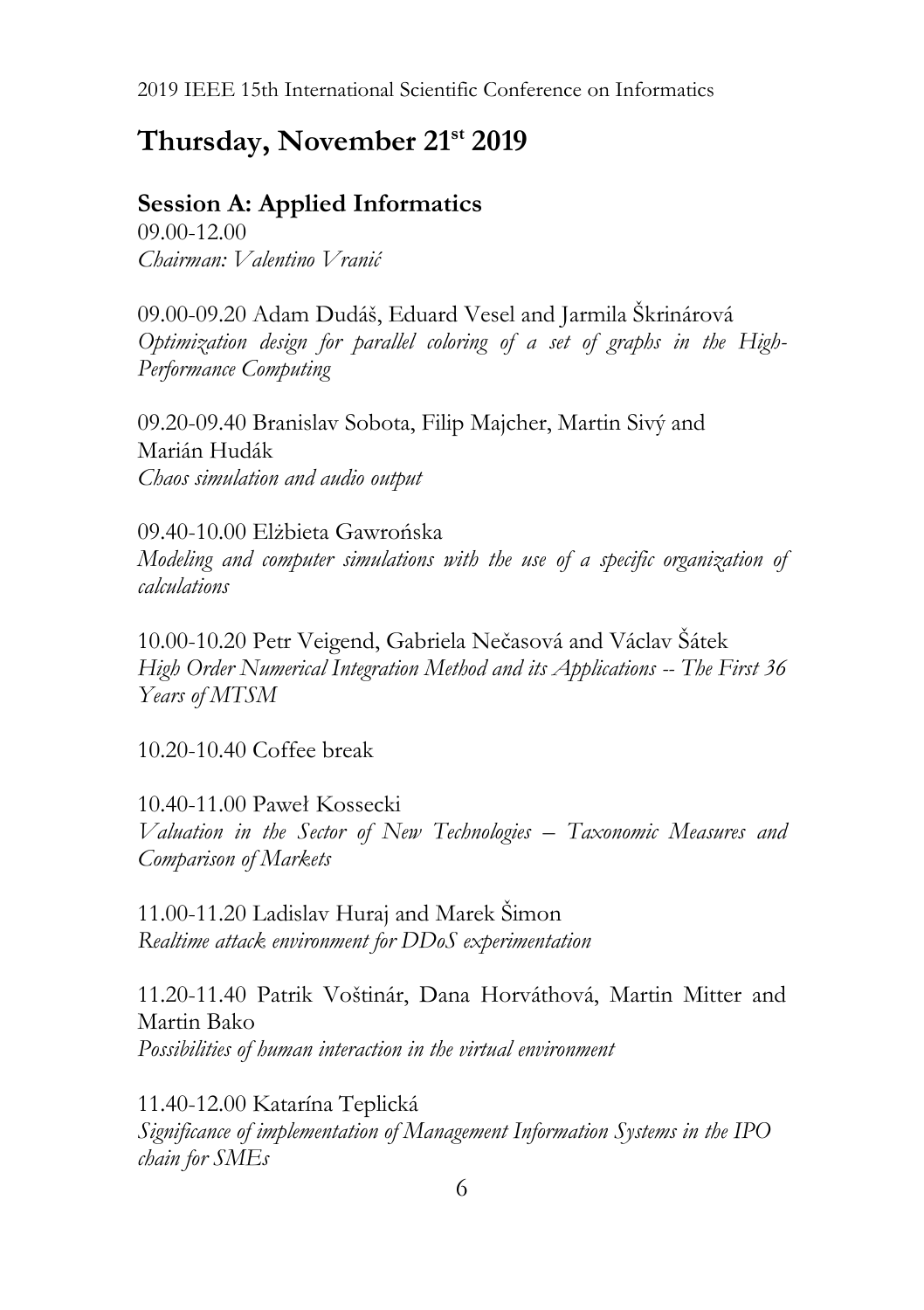## **Session B: Intelligent Information Systems**

09.00-12.00 *Chairman: Gábor Sági*

09.00-09.20 István Donkó, János Márk Szalai-Gindl, Gergő Gombos and Attila Kiss *An implementation of the M-tree index structure for PostgreSQL using GiST*

09.20-09.40 Alena Pozdílková, Marie Nedvědová and Jaroslav Marek *An Approach to Web Advertising Server Parsing - Apartment Price Analysis in the Czech republic*

09.40-10.00 Patrik Pekarčík, Tomáš Kekeňák, Pavol Sokol and Terézia Mezešová *Real-time processing of cybersecurity system data for attacker profiling*

10.00-10.20 Judit Tamás *Hierarchical Clustering based on IndoorGML Document*

10.20-10.40 Coffee break

10.40-11.00 George Papageorgiou, Anastasia Ioannou, Athanasios Maimaris and Alexander N. Ness

*A Framework for Evaluating the Benefits of Implementing a Smart Pedestrian Network System*

11.00-11.20 Endre Fülöp and Norbert Pataki *Symbolic Execution with Finite State Automata*

11.20-11.40 Hristina Gulabovska and Zoltan Porkolab *Towards More Sophisticated Static Analysis Methods of Python Programs*

11.40-12.00 David Andrešič, Petr Šaloun and Bronislava Pečíková *Large Astronomical Time Series Pre-processing and Visualization for Classification using Artificial Neural Networks*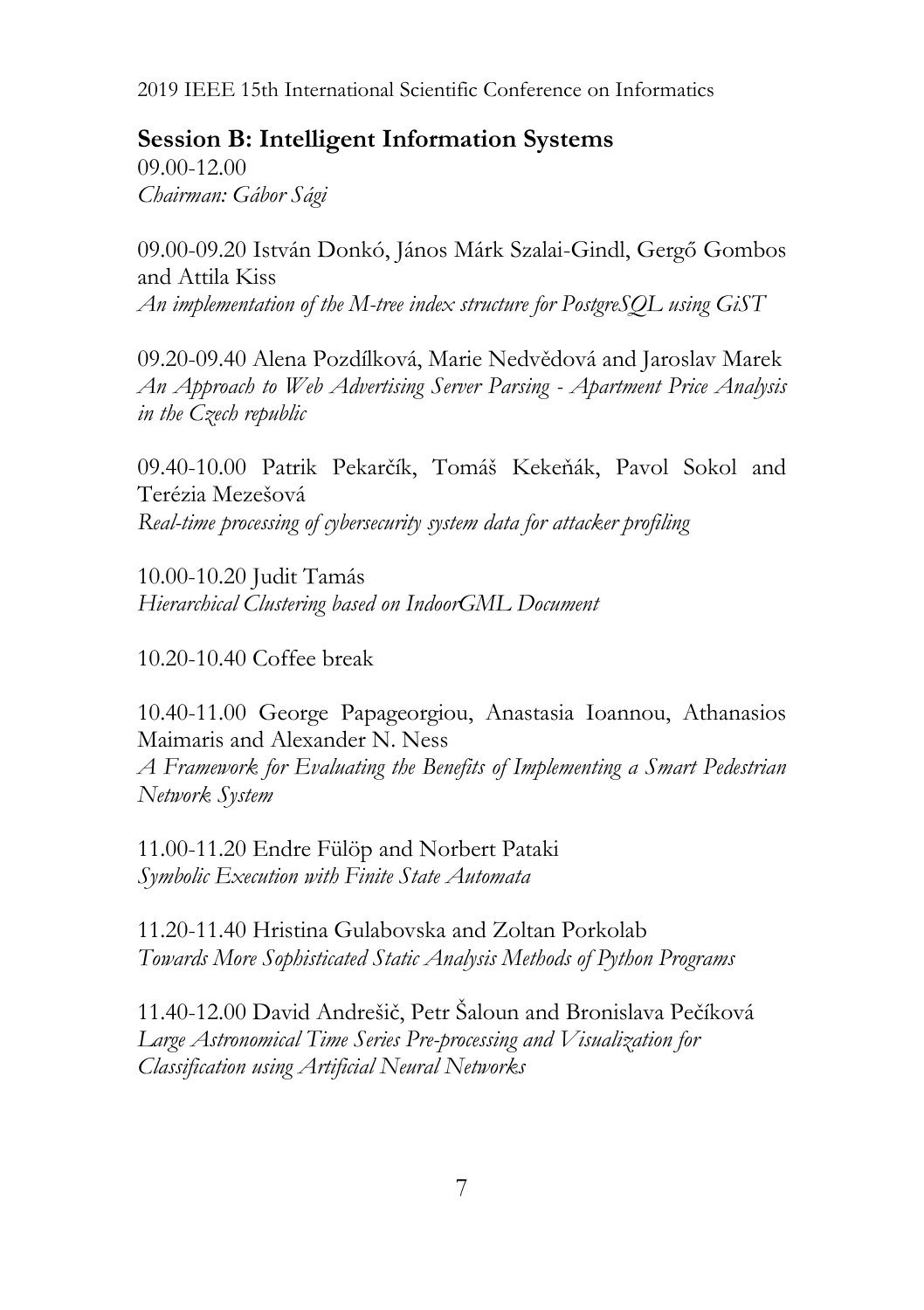### **Session C: Software Engineering**

09.00-12.00 *Chairman: Jurij Mihelič*

09.00-09.20 George Papageorgiou, Anastasia Ioannou, Athanasios Maimaris and Alexander N. Ness *Managing The Implementation of a Smart Pedestrian Network (SPN) System*

09.20-09.40 Sergej Chodarev and Ján Halama *Interconnecting YAJCo with Xtext: Experience Report*

09.40-10.00 Bianka Békefi, Kristóf Szabados and Attila Kovács *A case study on the effects and limitations of refactoring*

10.00-10.20 Boldizsár Németh and Brunner Tibor *HaskellCompass: Extending the CodeCompass comprehension framework for Haskell*

10.20-10.40 Coffee break

10.40-11.00 Monika Václavková, Marek Kvet and Peter Sedláček *Graphical development environment for object programming teaching support*

11.00-11.20 Gabor Kruppai and Attila Kiss *Building Neural Networks as Dataflow Graph*

11.20-11.40 Ján Lang and Radovan Kohút *Mind Map and Business Process Model: Specification support by model transformation*

11.40-12.00 William Steingartner, Ján Eged, Davorka Radaković and Valerie Novitzká *New learning software for teaching the course on Data Structures and Algorithms*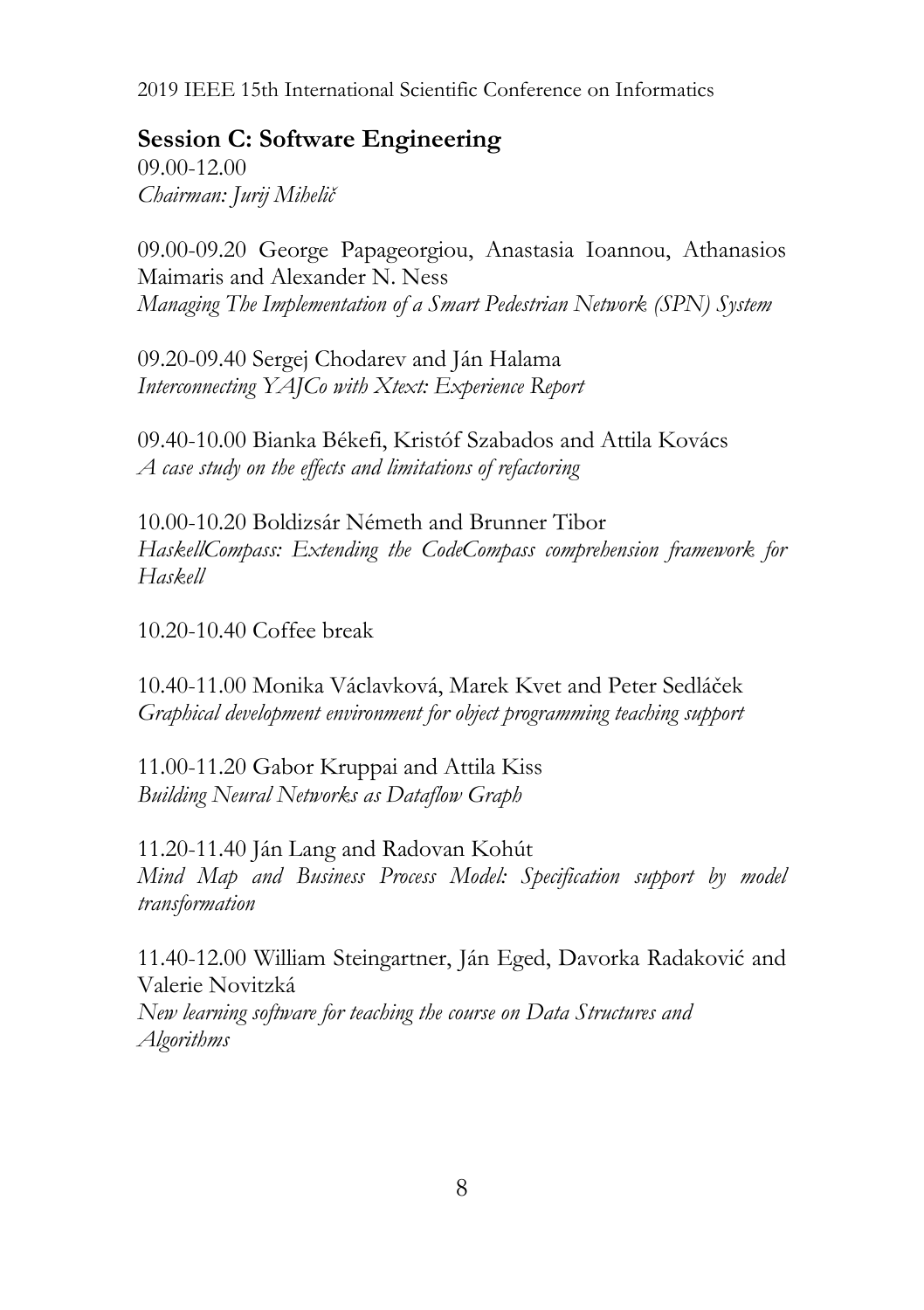**Session D: Computer Networks and Their Applications** 09.00-12.00 *Chairwoman: Olga Siedlecka-Lamch*

09.00-09.20 Oleg Tikhonenko and Marcin Ziółkowski *Queueing Models of Systems with Non-Homogeneous Customers and their Applications in Computer Science*

09.20-09.40 Baasanjargal Erdenebat and Tamás Kozsik *Adoption of Cloud and Container Technologies in Mongolia*

09.40-10.00 Mirosław Kurkowski, Artur Soboń and Sylwia Stachowiak *Towards Complete SAT-based Cryptanalysis of RC5 Cipher*

10.00-10.20 Lilla Pellegrini, Alexandru Iovanovici, Monica Leba and Anca-Maria Moscovici *Network motifs uncovering hidden characteristics of urban transportation networks*

10.20-10.40 Coffee break

10.40-11.00 Eva Marková, Tomáš Bajtoš, Pavol Sokol and Terézia Mézešová *Classification of malicious emails*

11.00-11.20 Tomáš Huszaník, Jan Turan and Ľuboš Ovseník *On the Carrier Suppressed Optical Modulation Methods for High Capacity DWDM Systems*

11.20-11.40 Renát Haluška, Ľuboš Ovseník and Peter Šuľaj *The Use of Mini Computer in Hybrid FSO/RF System*

11.40-12.00 Michal Márton, Ľuboš Ovseník, Ján Turán, Tomáš Huszaník and Jakub Urbanský *Design of Microstrip Patch Antennas Operating on 2.45GHz in HFSS and FEKO*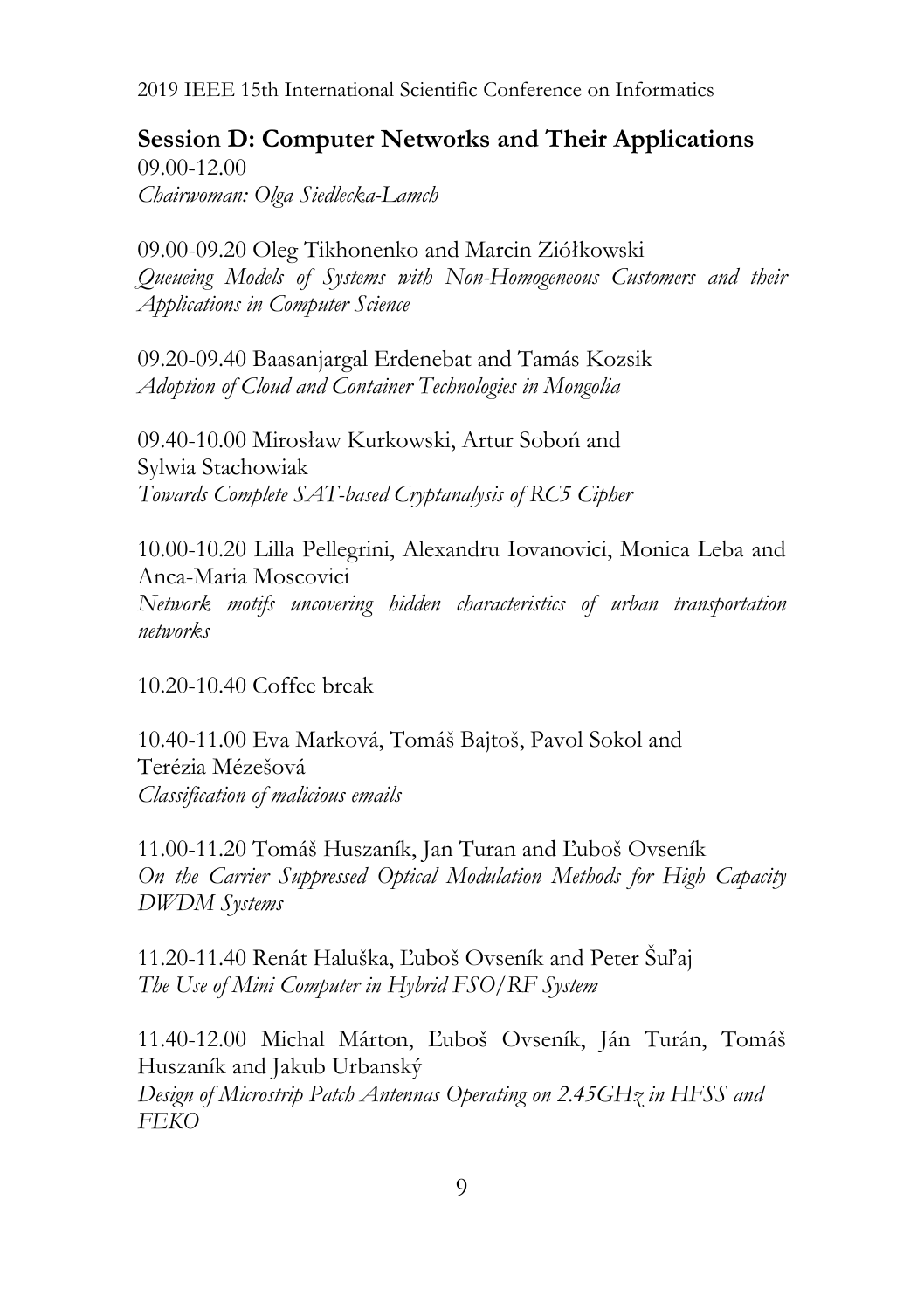### **12.00 Lunch**

**13.15** Trip A – *Nestville Park, Hniezdne* Trip B – *Poliankovo — Digital Gallery, Tatranská Polianka*

# **19.00 Banquet**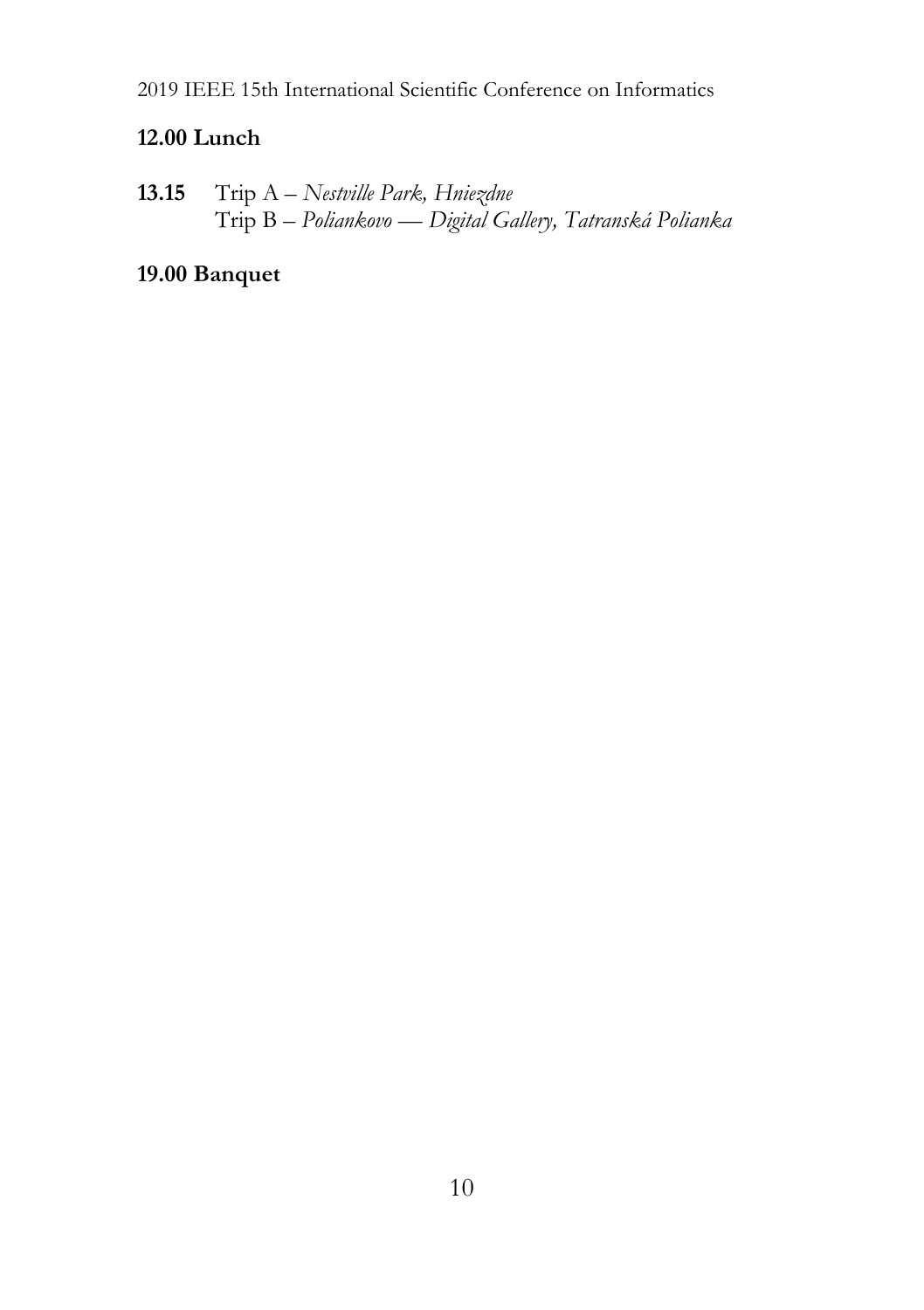# **Friday, November 22nd 2019**

**Session A: Applied Informatics** 09.00-11.00

*Chairman: Paweł Kossecki*

09.00-09.20 Ján Janech, Marek Tavač and Michal Kvet *Versioned database storage using unitemporal relational database*

09.20-09.40 Michal Kvet and Karol Matiasko *Effectivity of the relational database tuple access*

09.40-10.00 Xinyue Wang, Nobutada Fujii, Toshiya Kaihara and Daisuke Kokuryo

*A proposal for service design based on user's action history using machine learning*

10.00-10.20 Ruriko Watanabe, Nobutada Fujii, Daisuke Kokuryo, Toshiya Kaihara, Yoichi Abe and Ryoko Santo *Text-mining-based support method for consulting service firms - Data augmentation using thesaurus dictionary*

10.20-10.40 Hana Bučková and Jiří Dostál *Teachers´ attitudes towards implementing coding at schools*

10.40-11.00 Branislav Bednár and Zuzana Bilanová *Towards Automated Translating Natural Language Sentences into Intensional Constructions*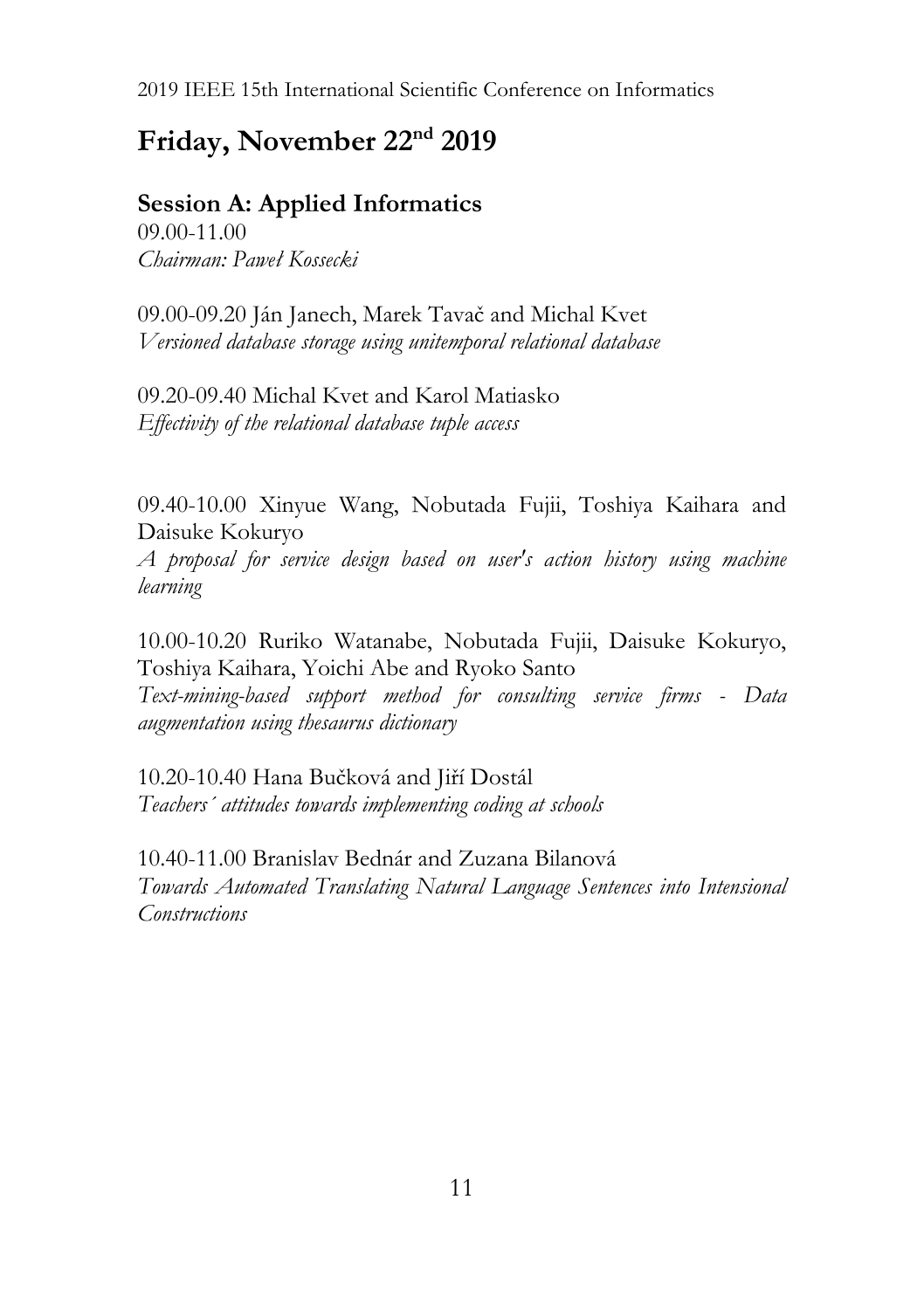### **Session B: Theoretical Computer Science**

09.00-11.00 *Chairman: Mirosław Kurkowski*

09.00-09.20 Matúš Sulír and Jaroslav Porubän *Designing Voice-Controllable APIs*

09.20-09.40 Uroš Čibej and Jurij Mihelič *Two classes of graphs with symmetries allowing a compact representation*

09.40-10.00 Jurij Mihelič and Uroš Čibej *A comparison of refinements for the subgraph isomorphism backtracking algorithms*

10.00-10.20 Gábor Sági and Karrar Alsabti *Totally bounded metric spaces and similarity detecting algorithms*

10.20-10.40 Michal Olenčin and Ján Perháč *Automated configuration of a Linux web server security*

10.40-11.00 Darko Galinec, William Steingartner and Vinko Zebić *Cyber Rapid Response Team: An Option within Hybrid Threats*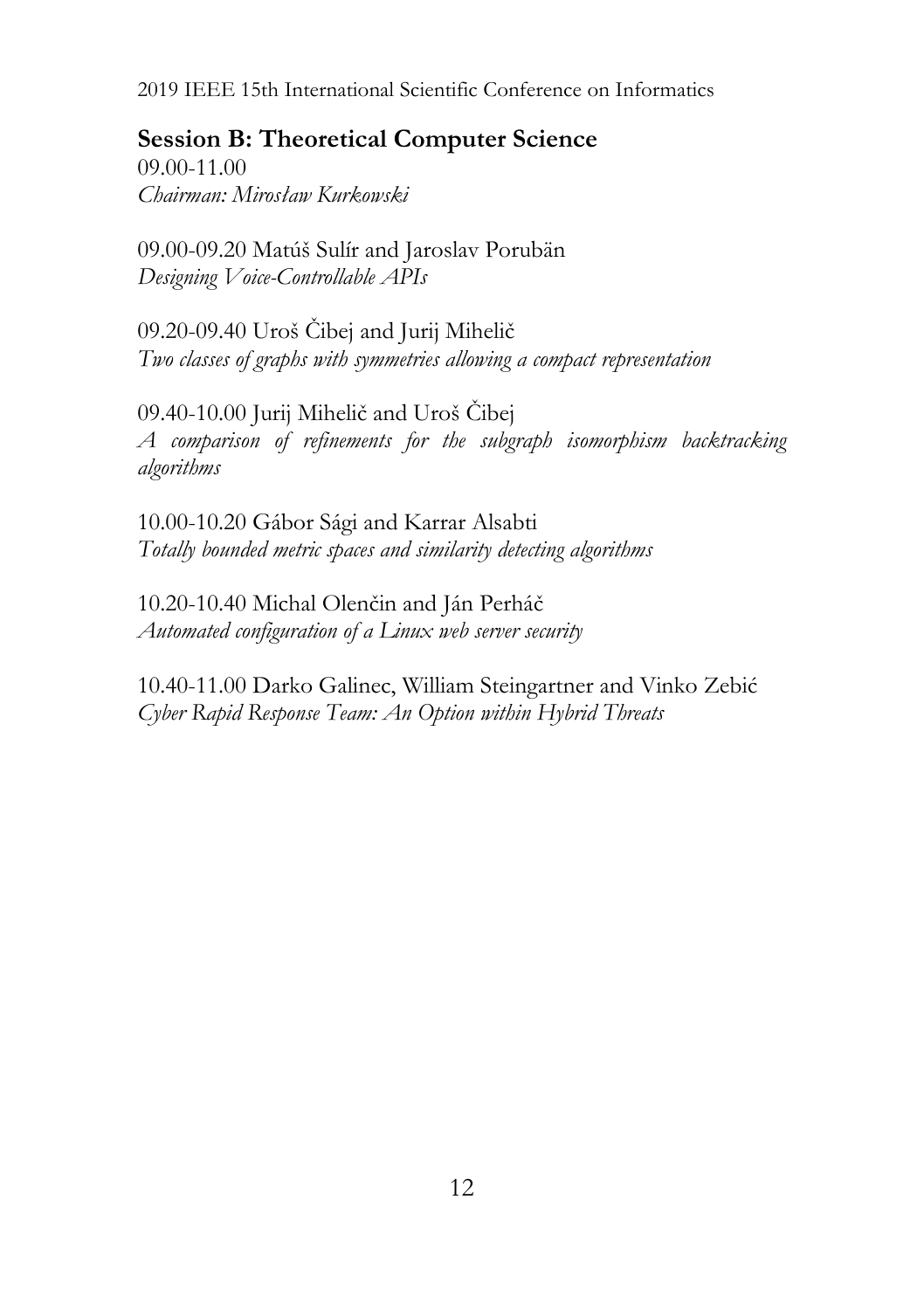**Session C: Computer Graphics and Virtual Reality** 09.00-11.00 *Chairman: Radu Gaceanu*

09.00-09.20 Ingmar Besic, Zikrija Avdagic and Kerim Hodzic *Virtual Reality Test Setup for Visual Impairment Studies*

09.20-09.40 Michal Smolik and Vaclav Skala *Reconstruction of Corrupted Vector Fields using Radial Basis Functions*

09.40-10.00 Vaclav Skala and Martin Cervenka *Novel RBF Approximation Method Based on Geometrical Properties for Signal Processing with a New RBF Function: Experimental Comparison*

10.00-10.20 Marián Hudák, Štefan Korečko and Branislav Sobota *Enhancing team interaction and cross-platform access in web-based collaborative virtual environments*

10.20-10.40 Peter Čerešník, Branislav Madoš, Anton Baláž and Zuzana Bilanová

*SSVDAG\*: Efficient Volume Data Representation Using Enhanced Symmetry-Aware Sparse Voxel Directed Acyclic Graph*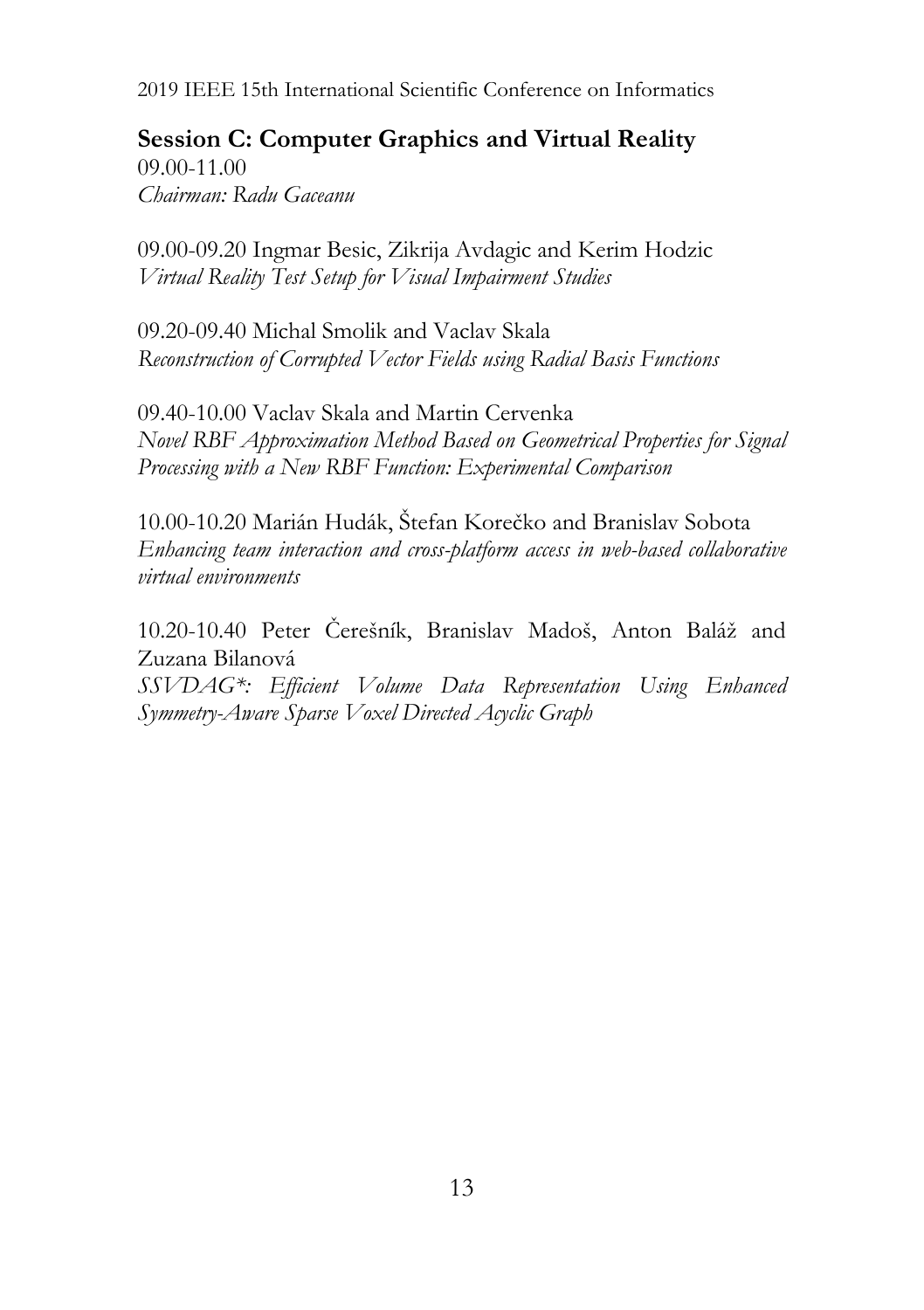# **11.30 Lunch**

# **13.00 Conference closing**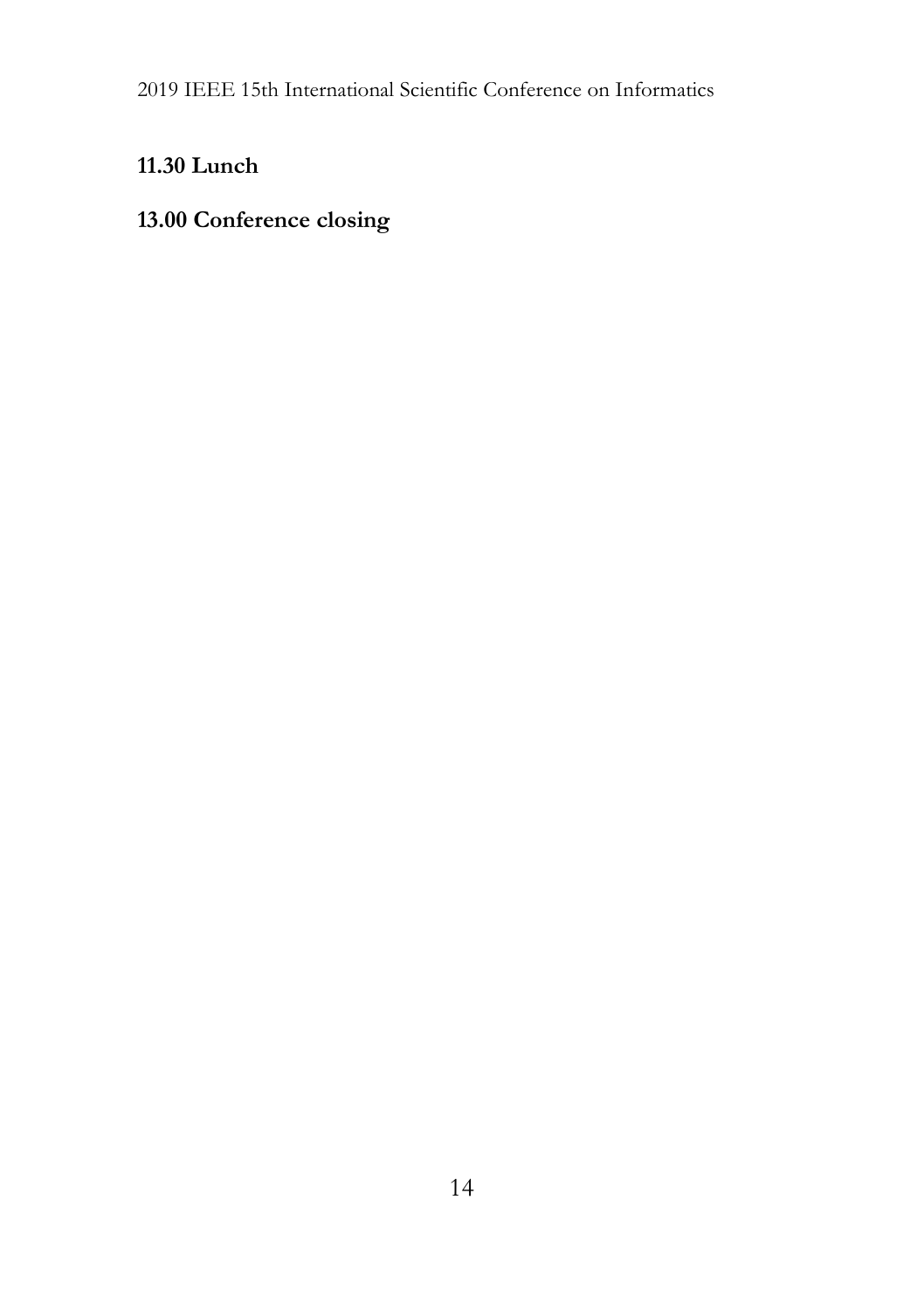*Notes:*